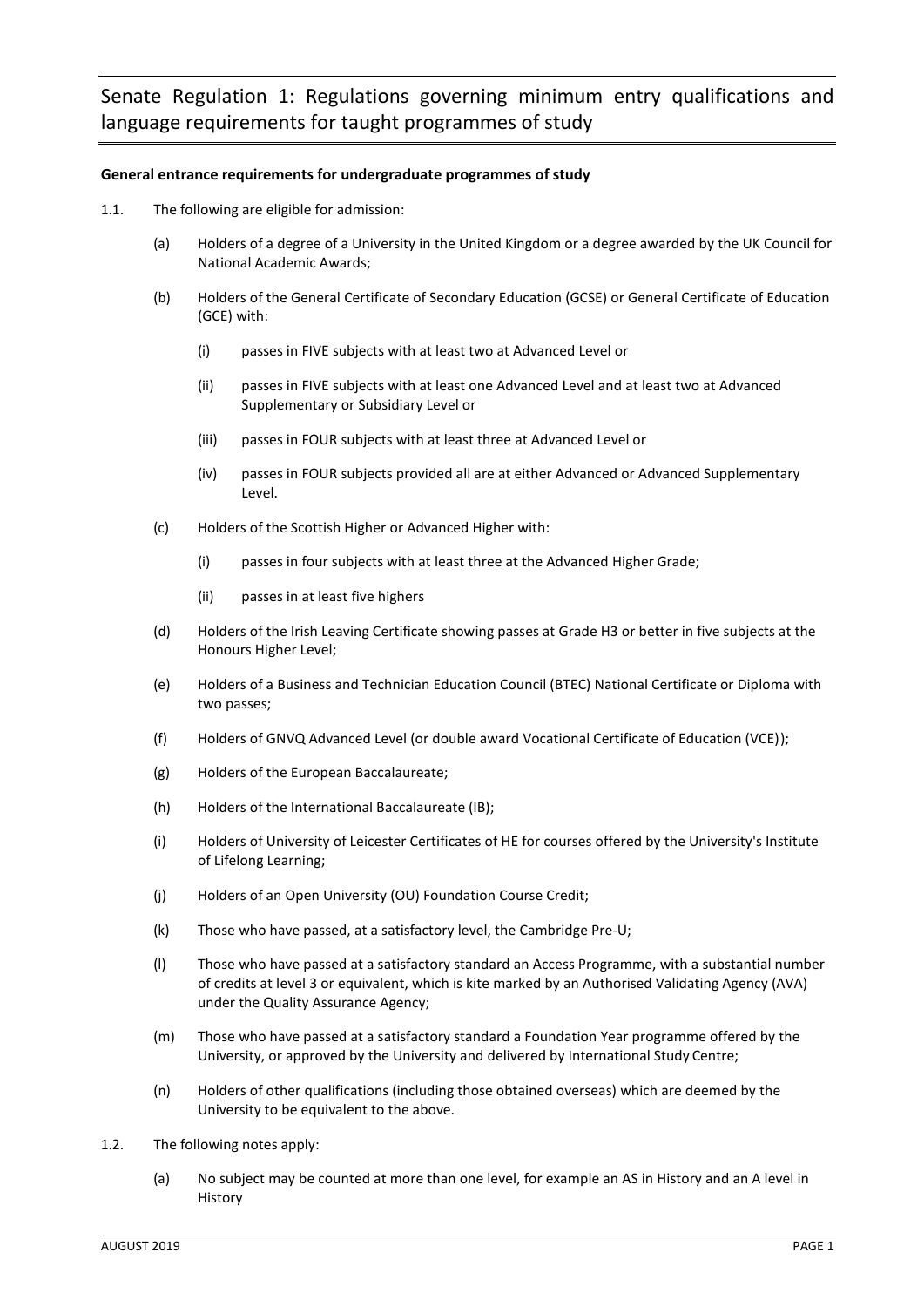- (b) Grades A, B,C and 9-4 only of the GCSE and of the GCE Ordinary Level are accepted as pass grades;
- (c) Grade I in the Certificate of Secondary Education is accepted as equivalent to a pass in the GCSE or GCE Ordinary Level;
- (d) Some subjects are regarded as more suitable than others as a preparation for a University course. Advice on the choice of subjects is given below.
- 1.3. Applicants who, in the judgement of the University, submit satisfactory evidence of previous serious study and of the academic aptitude to pursue the course proposed are also eligible for admission.
- 1.4. Qualifications required for admission to a foundation degree vary from programme to programme; details can be found in the University online prospectus.
- 1.5. The general entrance requirements set out above state the minimum standard of educational attainment required for admission to the University. In order to qualify for admission to a particular programme of study candidates may need to attain a higher standard owing to the academic demand imposed by the course itself and the competition for places. Information about the specific entrance requirements for each undergraduate course is given in the Undergraduate Prospectus which can be obtained from the University website.

#### **Choice of subjects for entrance qualifications**

- 1.6. The range of subjects which can be taken in order to gain the qualifications for university entrance is very wide and applicants may find it difficult to make an appropriate choice. 'University and College Entrance: The Official Guide' gives advice on which subjects are required for entry to particular degree courses and which are preferred. For many courses, however, no specific subjects are required and, for the great majority, only one or two subjects are specified. The following advice about the choice of subjects reflects the general opinion of those responsible for undergraduate admissions at the University of Leicester and is offered as a set of guidelines which may be of assistance.
	- (a) GCSE (and other 16 + examinations):
		- (i) **English Language and Mathematics**: these subjects are specified for only a minority of degree courses but it is assumed that most applicants will have taken them. They are required for those wishing to enter certain professions in the UK (includingteaching).
		- (ii) **Dual Award Science**:this qualification is acceptable. If a particularsubject (e.g. Chemistry) is specified in course entrance requirements, Dual Award Science will be accepted provided it contains an appropriate component of the subject.
	- (b) Advanced/Advanced Supplementary Level (and other 18 + Examinations):

#### (i) **Subject Overlap**

Subjects having a similar content may not be counted together. Possible examples of overlap may be Biology and Human Biology, Classical Studies and Ancient History, Economics and Business Studies etc. Such overlapping subjects may be discounted in assessing whether or not an applicant meets both general and course entrance requirements. Applicants requiring advice about whether two subjects are considered to overlap should consult the relevant Admissions Tutor or the Admissions Office.

# (ii) **General Studies**

This subject is accepted for certain courses; candidates should refer to Course Entrance Requirementsin the Undergraduate Prospectus for details. Where it is accepted it will be counted towardsthe entrance qualifications provided that it is offered as part of a group of at least three subjects (e.g. as a third A level or as an AS level).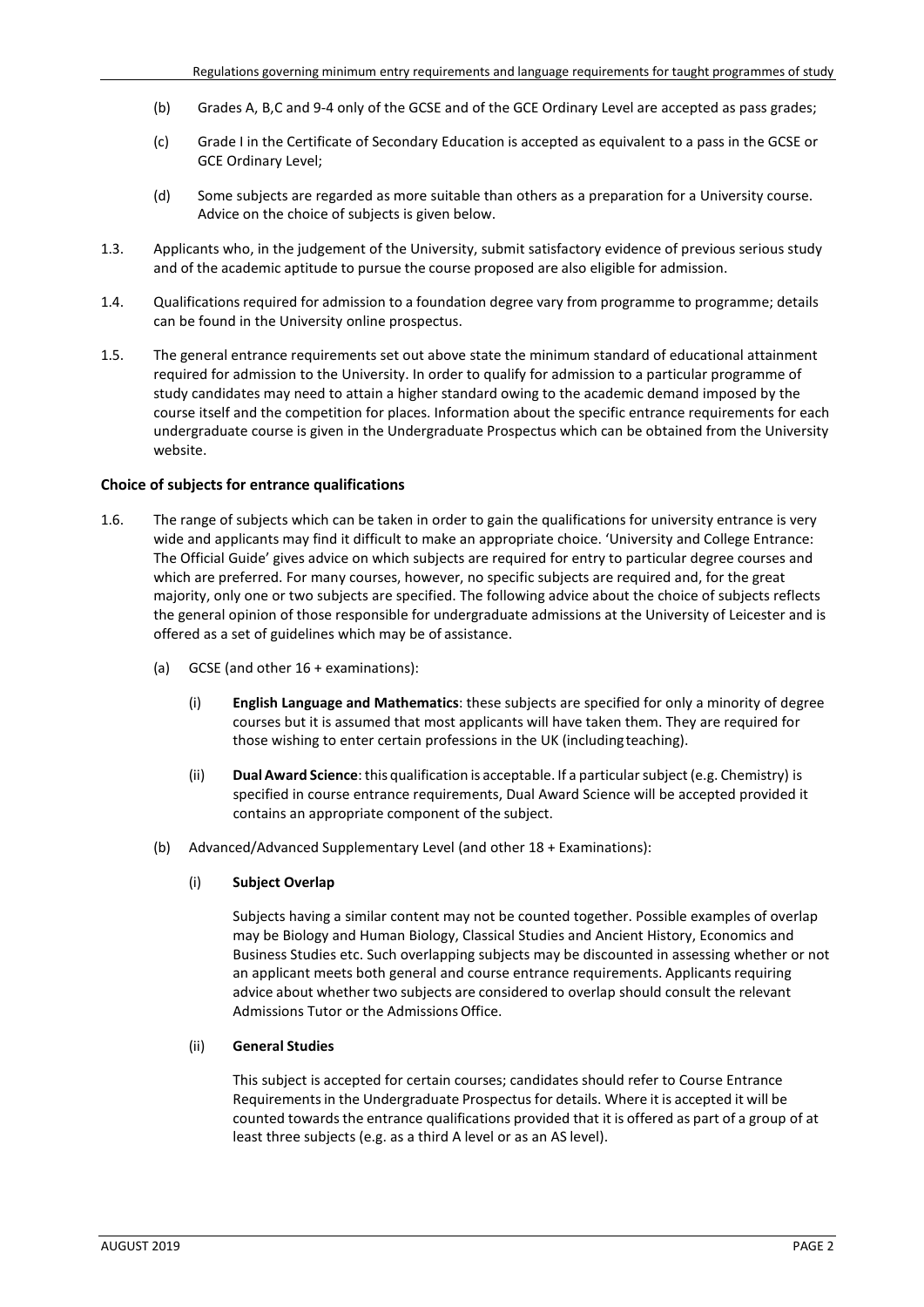### (iii) **Other Subjects**

Examinations in all subjects governed by a recognised authority (e.g. examination board) are accepted by the University.

### (iv) **GNVQ Advanced Level**

The University welcomes applications from students with GNVQ Advanced Level, which is regarded as equivalent to two GCE Advanced Levels. In order to ensure that GNVQ applicants are adequately prepared for university studies, some departments may require students to have taken additional units in specific areas, a GCE Advanced Level, or other creditsin addition to the GNVQ Advanced Level. Advice about this may be sought from the relevant Admissions Tutor.

# **General entrance requirements for taught postgraduate programmes of study**

1.7. The qualifications for admission to a taught Master's degree, postgraduate diploma or certificate, as prescribed by the regulations which follow, represent only the minimum requirements for acceptance, and satisfaction of these requirements does not entitle a candidate to admission. This applies particularly to an applicant who wishes to pursue a Master's degree, postgraduate diploma or certificate in a field different from that of their first degree.

| Qualification                                                | Country          | <b>Requirements</b>       |
|--------------------------------------------------------------|------------------|---------------------------|
| Matura/Reifeprufung                                          | Austria          | Grade 2                   |
| GCE/O Level 1120 Syllabus                                    | <b>Brunei</b>    | Grade C or above          |
| Diploma za Sredno Obrazovani                                 | <b>Bulgaria</b>  | Grade 5 or above          |
| GCE O Level, English                                         | Cameroon         | Grade C or above          |
| Bevis for Studentereksamen                                   | Denmark          | Grade 7                   |
| Ylioppilastutkinto                                           | Finland          | Grade 5                   |
| <b>Baccalaureat L'Option</b><br><b>International English</b> | France           | Grade 12 or above         |
| <b>Baccalauréat General</b>                                  | France           | Grade 14 or above         |
| Abitur, English                                              | Germany          | Grade 12 or above         |
| Studentsprof                                                 | Iceland          | Grade 8 (as compulsory)   |
| Irish Leaving Certificate                                    | Ireland          | Grade C or O4/H4 or above |
| Luxembourg Diplome de Fin d'Etudes<br>Secondaires            | Luxembourg       | 45 (Bien) or above        |
| GCE-Olevel syllabus 1119 English<br>Language                 | Malaysia         | Grade C or above          |
| Matriculation Certificate English                            | Malta            | Grade C or above          |
| Cambridge Overseas Schools Certificate<br>(COS) English      | <b>Mauritius</b> | Grade C or above          |
| <b>HIGCSE</b>                                                | Namibia          | Grade C or 3, or above    |
| VWO, English                                                 | Netherlands      | Grade 7 or above          |
| Vitnemal                                                     | Norway           | Grade 5 or above          |
| Matura, Advanced English Language                            | Poland           | 75% or above              |
| Diploma de Ensino Secundario                                 | Portugal         | Grade 16 or above         |
| Fullstandigt fran Gymnasieskolan, English                    | Sweden           | Grade VG or C or above    |
| Maturita                                                     | Switzerland      | Grade 5 or above          |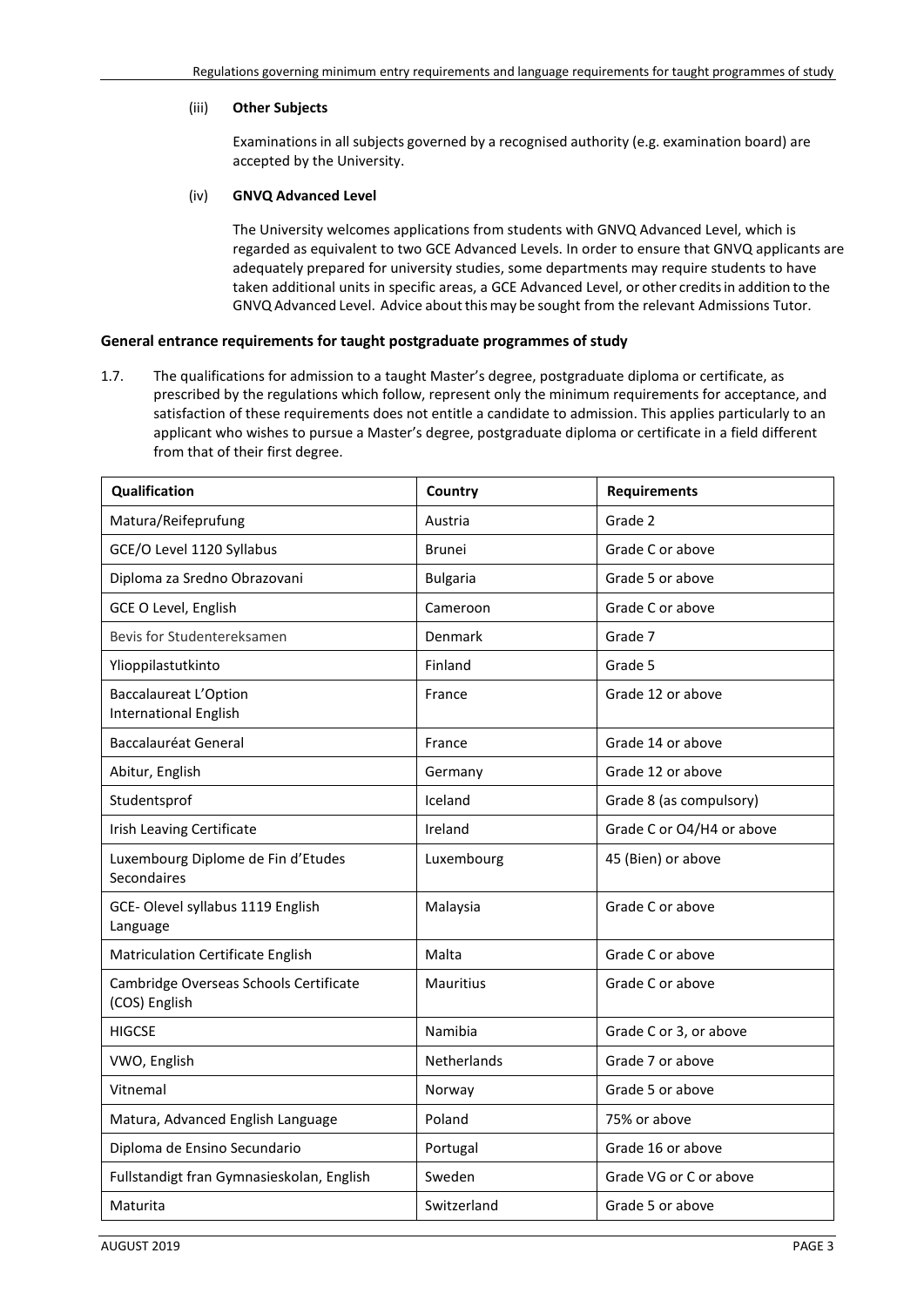1.8. To be registered for a taught postgraduate programme, a candidate shall hold a degree with first or second class honours or a higher degree of a University of the United Kingdom or of the Council for National Academic Awards, or an equivalent qualification.

In special cases the Head of Admissions may, on behalf of Senate, waive the requirement that a candidate shall have obtained the qualification stipulated above, but candidates without such a qualification shall be required to satisfy the department to which they are applying or otherwise be able to satisfy Senate that they are by virtue of previous training and experience or published work, qualified to pursue a postgraduate programme course of study.

#### **English language requirements for all taught programmes of study**

- 1.9. The following regulations apply for entry to the University from the 2018/19 academic year. For the regulations which apply for entry before that date please contact the Admissions Office.
- 1.10. All applicants should demonstrate their competency in English language by successfully completing one of the following:
	- *(a)* Secondary education in a country accepted as teaching in the medium of English*. Please see the list of approved countries for details.*
	- *(b)* At least one year of an undergraduate or higher degree education delivered in English by an awarding body whose home base is in a country accepted as teaching in the medium of English. *Please see the list of approved countries for details.*
	- *(c)* An accepted qualification in English language at a level specified for the subject area. *Please see the list of approved qualifications for details.*
	- *(d)* An accepted test in English language at a level specified for the subject area, within two years of the start date of the course. *Please see the list of approved English language tests for details.*
	- (e) An English language pre sessional course at the University of Leicester at a level specified for the subject area.
	- (f) The English Language assessment of foundation pathway providers at a level specified by the subject area, which are deemed by the University to be equivalent to the above.
	- (g) An undergraduate degree at one of the following Indian universities (*including affiliated colleges*)
		- (i) Anna University
		- (ii) Mumbai University
		- (iii) Pune University
		- (iv) Bangalore University
		- (v) University of Delhi
		- (vi) University of Madras
		- (vii) Indian University of Technology (IIM)
		- (viii) Indian Institutes of Technology (IIT)
- 1.11. Applicants may be asked to successfully pass a test which is set and marked by the University of Leicester at a level specified for the subject area.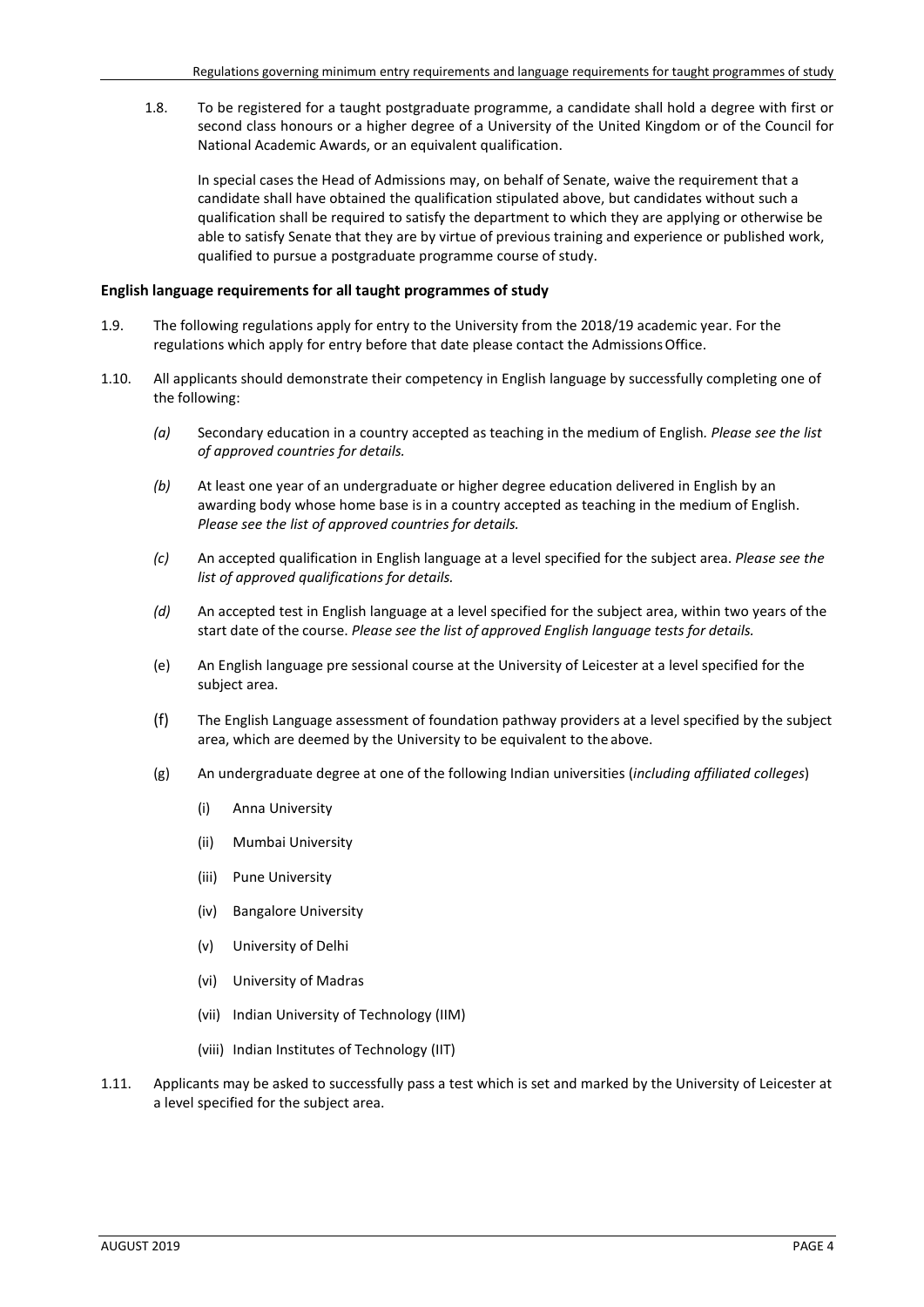# 1.12. List 1: Countries accepted as teaching in medium of English

| Fiji             | Singapore                     |
|------------------|-------------------------------|
| Gambia           | South Africa                  |
| Gibraltar        | St Kitts and Nevis            |
| Grenada          | St Lucia                      |
| Guyana           | St Vincent and the Grenadines |
| Ireland          | Swaziland                     |
| Jamaica          | Tanzania                      |
| Kenya            | Tonga                         |
| Lesotho          | Trinidad and Tobago           |
| Malawi           | Turks and Caicos Islands      |
| Malta            | Uganda                        |
| New Zealand      | UK.                           |
| <b>Niue</b>      | <b>USA</b>                    |
| Norfolk Islands  | Zambia                        |
| Papua New Guinea | Zimbabwe                      |
| Sierra Leone     |                               |
|                  |                               |

1.13. List 2: English language requirement by subject area for students from countries not teaching in the medium of English (see List 3 for IELTS equivalencies)

| <b>Subject</b>                  | <b>IELTS</b>         | <b>Additional requirements</b>                                                             |
|---------------------------------|----------------------|--------------------------------------------------------------------------------------------|
| <b>American Studies</b>         | IELTS 6.5            |                                                                                            |
| Archaeology and Ancient History | IELTS 6.5            |                                                                                            |
| <b>Biological Sciences</b>      | IELTS 6.5            |                                                                                            |
| Chemistry                       | IELTS 6.0            |                                                                                            |
| <b>Communications and Media</b> | IELTS 6.5            |                                                                                            |
| Computer Science                | IELTS 6.0            |                                                                                            |
| Criminology                     | IELTS <sub>6.5</sub> |                                                                                            |
| Economics                       | IELTS 6.5            |                                                                                            |
| Education                       | IELTS 6.5            |                                                                                            |
| Engineering                     | IELTS 6.0            |                                                                                            |
| English                         | IELTS <sub>6.5</sub> | At least 6.0 in each component score for MA Applied Linguistics<br>with TESOL and MA TESOL |
| Film Studies and Visual Arts    | IELTS <sub>6.5</sub> |                                                                                            |
| Geography                       | IELTS 6.5            | At least 6.0 in each component score                                                       |
| Geosciences                     | IELTS <sub>6.0</sub> |                                                                                            |
| <b>Historical Studies</b>       | IELTS 6.5            |                                                                                            |
| History of Art                  | IELTS 6.5            |                                                                                            |
| Law $(UG)$                      | IELTS 6.5            | At least 6.0 in writing                                                                    |
| Law (PGT)                       | IELTS 6.5            | At least 6.0 in writing and a minimum of 5.5 in all other<br>components                    |
| Management                      | IELTS 6.5            |                                                                                            |
| Mathematics                     | IELTS 6.0            |                                                                                            |
| Medicine                        | IELTS 7.5            | At least 7.0 in each component score                                                       |
| Midwifery                       | IELTS 7.0            | At least 7.0 in each component score                                                       |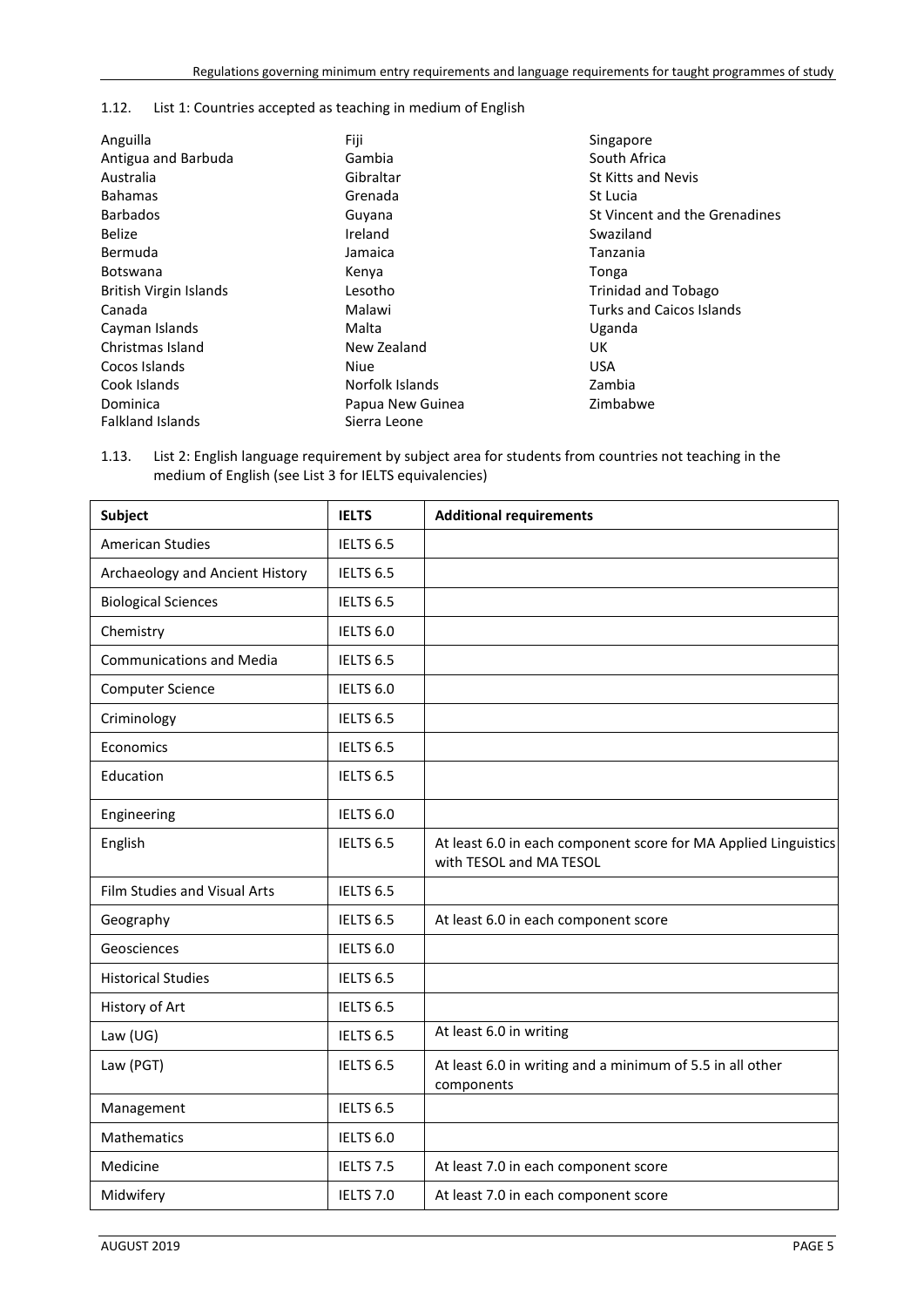| Subject                              | <b>IELTS</b>         | <b>Additional requirements</b>       |
|--------------------------------------|----------------------|--------------------------------------|
| Modern Languages                     | IELTS 6.5            |                                      |
| <b>Nursing</b>                       | IELTS 7.0            | At least 7.0 in each component score |
| <b>Operating Department Practice</b> | IELTS 6.5            |                                      |
| Physics and Astronomy                | IELTS <sub>6.0</sub> |                                      |
| Physiotherapy                        | IELTS 7.0            | At least 6.5 in each component score |
| Politics & International Relations   | IELTS 6.5            |                                      |
| Psychology                           | IELTS 6.5            |                                      |
| Sociology                            | IELTS 6.5            |                                      |

# 1.14. List 3: English Language equivalencies

|                       |                                                                                      | <b>IELTS (Academic)</b>                   |                                                    |                                           |                                            |                                                                                                                      |
|-----------------------|--------------------------------------------------------------------------------------|-------------------------------------------|----------------------------------------------------|-------------------------------------------|--------------------------------------------|----------------------------------------------------------------------------------------------------------------------|
|                       |                                                                                      | 5.5<br>6.0<br>6.5<br>7.0<br>7.5           |                                                    |                                           |                                            |                                                                                                                      |
| <b>Tests</b>          | <b>TOEFL IBT</b>                                                                     | 70                                        | 80                                                 | 90                                        | 100                                        | 110                                                                                                                  |
|                       | <b>Trinity College ISE</b>                                                           | ISE II with<br>Merit in all<br>components | ISE II with<br>Distinction<br>in all<br>components | ISE III with<br>Pass in all<br>components | ISE III with<br>Merit in all<br>components |                                                                                                                      |
|                       | Pearson                                                                              | 46                                        | 54                                                 | 61                                        | 68                                         | 68                                                                                                                   |
|                       | Cambridge CPE                                                                        | Grade C                                   | Grade C                                            | Grade C                                   | Grade C                                    | Grade C                                                                                                              |
|                       | Cambridge CAE                                                                        | Grade C                                   | Grade C                                            | Grade C                                   | Grade B                                    | Grade B                                                                                                              |
|                       | <b>TEEP</b>                                                                          | 5.5                                       | 6.0                                                | 6.5                                       | 7.0                                        | 7.0                                                                                                                  |
|                       | <b>OIBEC</b>                                                                         | Pass                                      | Pass                                               | Pass                                      | Pass                                       | Pass                                                                                                                 |
|                       | <b>ESOL Skills for Life</b>                                                          | Level 1                                   | Level 1                                            | Level 2                                   | Level 2                                    | Level 2                                                                                                              |
| <b>Qualifications</b> | <b>GCSE English language</b>                                                         | $C/4**$                                   | $C/4**$                                            | $C/4**$                                   | $B/5***$                                   | $B/5***$                                                                                                             |
|                       | A Level English<br>Language                                                          | $\mathsf C$                               | C                                                  | $\mathsf C$                               | В                                          | В                                                                                                                    |
|                       | AS Level English<br>Language                                                         | $\mathsf C$                               | $\mathsf C$                                        | $\mathsf C$                               | B                                          | В                                                                                                                    |
|                       | Cambridge O level                                                                    | $\mathsf C$                               | $\mathsf C$                                        | $\mathsf C$                               | $\sf B$                                    | В                                                                                                                    |
|                       | Cambridge international<br>GCSE, English as a First<br>Language (syllabus 0510)      | 2 in oral and<br>aural                    | 2 in oral and<br>aural                             | 2 in oral and<br>aural                    | 2 in oral and<br>aural                     | $ B$ with at least B with at least B with at least A with at least A with at least<br>2 in oral and<br>aural         |
|                       | Cambridge international<br>GCSE, English as a First<br>Language (syllabus 0522)      | C                                         | C                                                  | C                                         | B                                          | B                                                                                                                    |
|                       | Cambridge international<br>GCSE, English as a<br>Second Language<br>(syllabus 0500)* | 2 in speaking<br>and listening            | 2 in speaking<br>and listening                     | 2 in speaking<br>and listening            | 2 in speaking<br>and listening             | $ C$ with at least C with at least C with at least B with at least B with at least<br>2 in speaking<br>and listening |
|                       | Cambridge international<br>GCSE, English as a<br>Second Language<br>(syllabus 0511)* | B                                         | B                                                  | B                                         | Α                                          | A                                                                                                                    |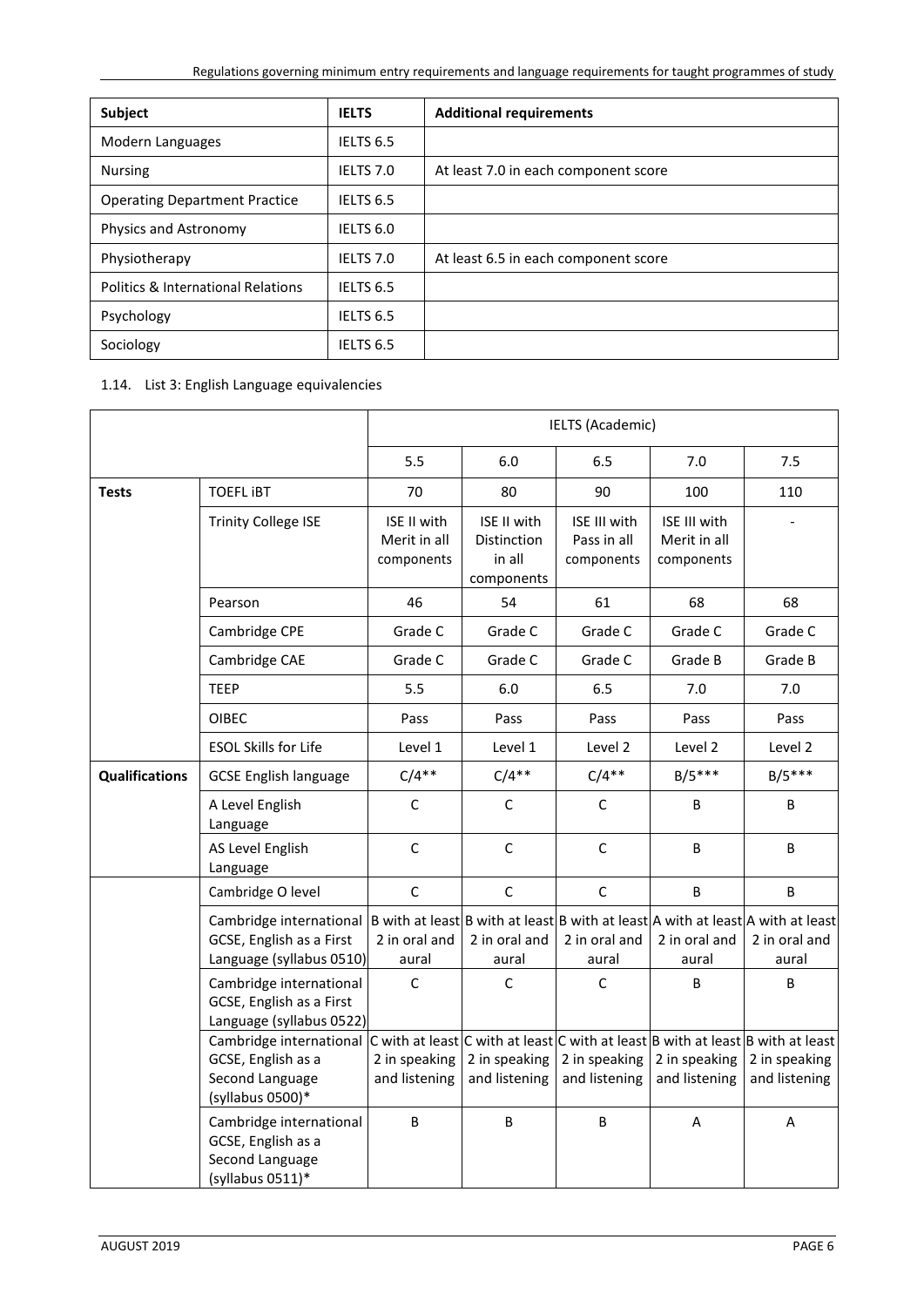| <b>SQA Scottish Advanced</b><br>Higher or Higher in<br>English | $\mathsf{C}$                            | $\mathsf C$                             | $\mathsf{C}$                            | B                                       | B                                       |
|----------------------------------------------------------------|-----------------------------------------|-----------------------------------------|-----------------------------------------|-----------------------------------------|-----------------------------------------|
| <b>SQA Scottish National 5</b><br>in English                   | $\mathsf{C}$                            | $\mathsf C$                             | $\mathsf{C}$                            | B                                       | B                                       |
| Irish Leaving Certificate                                      | C (pre-2017)<br>O4/H4 (2017<br>onwards) | C (pre-2017)<br>O4/H4 (2017<br>onwards) | C (pre-2017)<br>O4/H4 (2017<br>onwards) | B (pre-2017)<br>O3/H3 (2017<br>onwards) | B (pre-2017)<br>O3/H3 (2017<br>onwards) |
| International<br>Baccalaureate                                 | Grade 4                                 | Grade 4                                 | Grade 4                                 | Grade 5                                 | Grade 5                                 |
| European Baccalaureate                                         | Grade 6                                 | Grade 6                                 | Grade 6                                 | Grade 7                                 | Grade 7                                 |
| <b>Indian National Board</b><br>Standard XII                   | 70%                                     | 70%                                     | 70%                                     | 80%                                     | 80%                                     |
| <b>Indian State Board</b><br>Standard XII                      | 80%                                     | 80%                                     | 80%                                     | 90%                                     | 90%                                     |
| <b>WASSCE English</b>                                          | C <sub>6</sub>                          | C <sub>6</sub>                          | C <sub>6</sub>                          | C4                                      | C <sub>4</sub>                          |
| NECO English Language                                          | C <sub>6</sub>                          | C <sub>6</sub>                          | C <sub>6</sub>                          | B <sub>3</sub>                          | B <sub>3</sub>                          |
| Sri Lankan O level in<br>English                               | Credit                                  | Credit                                  | Credit                                  | Distinction                             | Distinction                             |
| <b>HKDSE English</b><br>language                               | Grade 4                                 | Grade 4                                 | Grade 4                                 | Grade 5                                 | Grade 5                                 |
| <b>HKAL</b>                                                    | $\mathsf C$                             | $\mathsf C$                             | $\mathsf C$                             | B                                       | Α                                       |
| Austrian Matura/<br>Reifeprüfung                               |                                         | Grade 2                                 | Grade 2                                 | Grade 2                                 | Grade 2                                 |
| Bruneian GCE/O Level<br>1120 syllabus                          |                                         | C                                       | C                                       | B                                       | B                                       |
| Bulgarian<br>Diploma za sredno<br>Obrazovani                   |                                         | Grade 5                                 | Grade 5                                 | Grade 5                                 | Grade 5                                 |
| Cameroon GCE<br>O Level English                                |                                         | $\mathsf C$                             | $\mathsf{C}$                            | B                                       | B                                       |
| Danish Bevis for<br>Studentereksam en                          |                                         | Grade 7                                 | Grade 7                                 | Grade 10                                | Grade 10                                |
| Finnish Ylioppilastutkinto                                     |                                         | Grade 5                                 | Grade 5                                 | Grade 5                                 | Grade 5                                 |
| French Baccalauréat<br>L'option International<br>English       |                                         | Grade 12                                | Grade 12                                | Grade 12                                | Grade 12                                |
| French Baccalauréat<br>General                                 | $\blacksquare$                          | Grade 14                                | Grade 14                                | Grade 14                                | Grade 14                                |
| German Abitur, English                                         | $\overline{\phantom{0}}$                | Grade 12                                | Grade 12                                | Grade 13                                | Grade 13                                |
| Icelandic Stúdentspróf,<br><b>Compulsary English</b>           |                                         | Grade 8                                 | Grade 8                                 | Grade 8                                 | Grade 8                                 |
| Luxembourg Diplome de<br>Fin d'Etudes<br>Secondaires           |                                         | 45 (bien)                               | 45 (bien)                               | 45 (bien)                               | 45 (bien)                               |
| Malaysian GCE-O level<br>syllabus 1119 English<br>Language     | $\mathsf{C}$                            | $\mathsf{C}$                            | B                                       | Α                                       | A                                       |
| <b>Maltese Matriculation</b><br>Certificate, English           | $\blacksquare$                          | $\mathsf C$                             | $\mathsf C$                             | B                                       | B                                       |